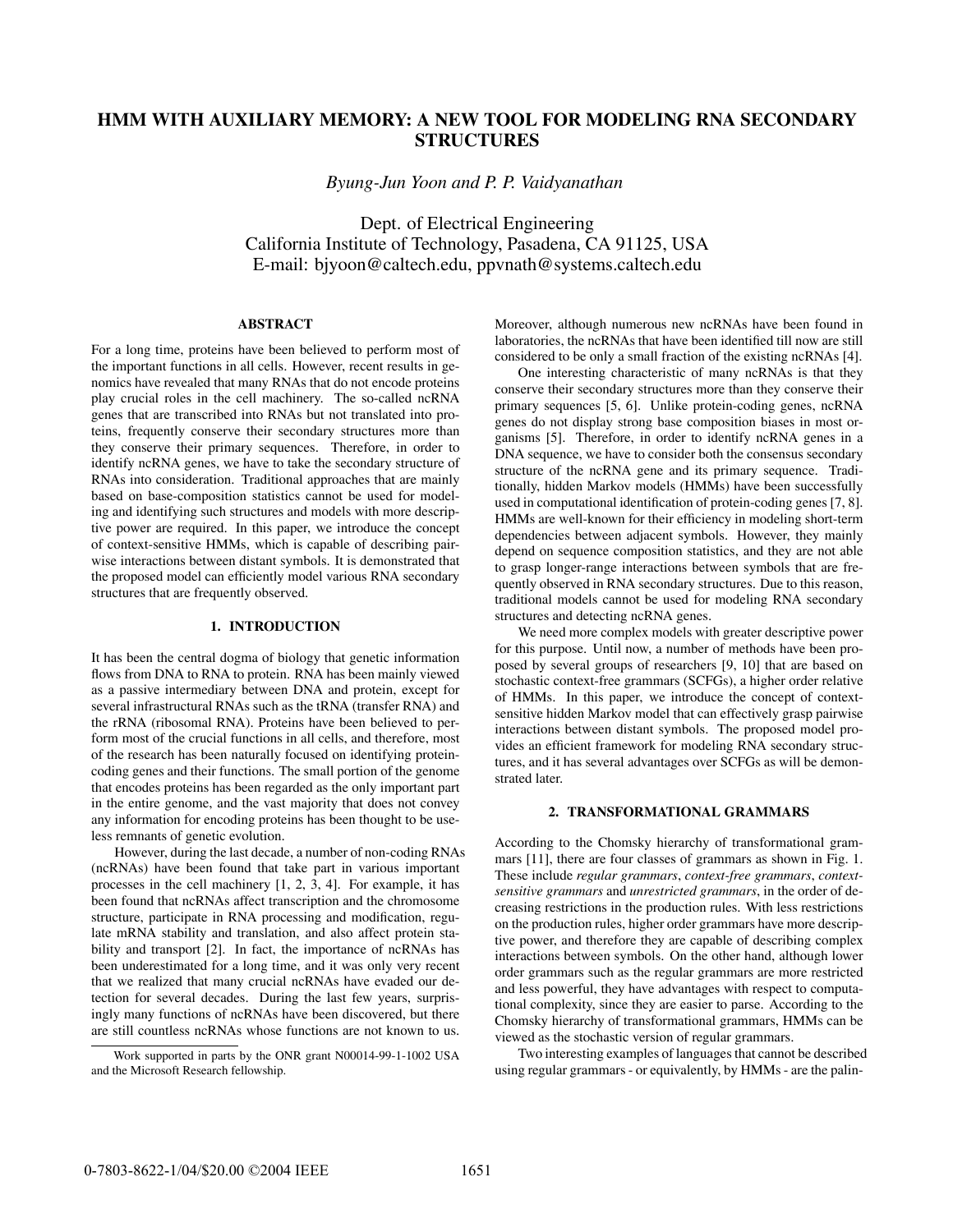

**Fig. 1**. The four classes of grammars in the Chomsky hierarchy of transformational grammars.

drome language and the copy language. The palindrome language is a language that contains all strings that read the same forwards and backwards. For example, if we consider a palindrome language that uses an alphabet of two letters  $\{a, b\}$  for terminal symbols, it contains all symbol strings of the form aa, bb, abba, aabbaa, abaaba and so forth. The copy language includes all sequences that consist of the concatenation of two identical sequences. For example, it contains all symbol strings that have the form  $aa$ ,  $bb$ , abab, abbabb and so on. Figure 2 shows examples of symbol strings that are included in these languages. The lines in the figure indicate the pairwise interactions between symbols that are distant from each other. This kind of longer range correlations cannot be described using regular grammars. It is of course possible that a regular grammar generates palindromes as part of its language. However, a regular grammar is not capable of generating *only such palindromes*, hence it cannot effectively discriminate palindromes from non-palindromic sequences. In fact, in order to describe a palindrome language, we have to use a higher-order grammar such as the context-free grammars. Context-free grammars are capable of modeling nested dependencies between symbols, as shown in Fig. 2 (a). Although the copy language does not appear any more complex than the palindrome language, we need context-sensitive grammars to represent such a language. This is due to the crossing interactions as shown in Fig. 2 (b), which cannot be modeled using context-free grammars.

As mentioned earlier, one important application of stochastic context-free grammars (SCFGs) [12] is the RNA secondary structure analysis. Many interesting ncRNAs conserve the secondary structure, which makes their primary sequences look like palindromes or concatenations of several palindromes. Since HMMs cannot be used for modeling palindromic sequences, we have to



**Fig. 2**. Examples of symbols strings in (a) the palindrome language and (b) the copy language. The lines show the pairwise correlations between distant symbols.

resort to a more complex model such as the SCFG. Until now, several SCFG-based methods have been introduced for computational analysis of RNA sequences [9, 10]. It has been shown that the SCFG-based approach can identify ncRNAs with high accuracy [5, 13]. One major disadvantage of the SCFG-based methods is their high computational complexity, which makes the prediction of large ncRNA genes in long DNA sequences infeasible.

Instead of using SCFGs, we can alternatively use the contextsensitive HMM that is proposed in this paper. Unlike traditional HMMs, context-sensitive HMMs are capable of modeling pairwise interactions between symbols that are distant from each other. The proposed model has the advantage that the states in the model directly correspond to the base locations in an RNA sequence<sup>1</sup>. In addition to this, since the proposed model is an extension of the HMM, it can be easily incorporated into existing gene-finders that are built on HMMs. Moreover, the context-sensitive HMM has efficient algorithms for finding the optimal state sequence (the *alignment* problem) [15] and computing the probability (the *scoring* problem) [16] of a given observation sequence. For sequences with a single nested structure, the computational complexity of these algorithms is  $O(L^2M^3)$ , where L denotes the length of the sequence and M denotes the number of different states (or non-terminals in SCFGs). This is smaller than the complexity  $O(L^3M^3)$  of the alignment and scoring algorithms for general SCFGs [12].

## **3. CONTEXT-SENSITIVE HIDDEN MARKOV MODELS**

The context-sensitive HMM can be viewed as an extension of the traditional HMM, where some of the states are equipped with auxiliary memory. Symbols that are emitted at certain states are stored in the memory, and the stored data serves as the context which affects the emission probabilities and the transition probabilities of the model. There are three different kinds of states, namely, the *single-emission state*  $S_n$ , the *pairwise-emission state*  $P_n$ , and the *context-sensitive state*  $C_n$ . The states  $P_n$  and  $C_n$  always exist in pairs. For example, consider the case when there are two pairwiseemission states  $P_1$  and  $P_2$  in the model. Then the HMM is required to have also two single-emission states  $C_1$  and  $C_2$ . Each pair  $(P_n, C_n)$  is associated with a separate memory element, such as a stack or a queue. The triplet of  $P_n$ ,  $C_n$  and the *n*-th memory element is shown in Fig. 3.

The differences between the three classes of states are as follows. The single-emission state  $S_n$  is identical to the regular state in traditional HMMs. It emits a symbol according to the associated emission probabilities, as we enter the state. After emitting a symbol, it makes a transition to the next state, according to the specified transition probabilities. The pairwise-emission state  $P_n$ is almost identical to the single-emission state  $S_n$ , except that the symbol that is emitted at  $P_n$  is stored in the auxiliary memory dedicated for  $P_n$  and  $C_n$ . The data stored in the memory affects the emission probabilities and the transition probabilities of  $C_n$  in the future. After storing the emitted symbol in the memory, a transition is made to the next state by following the transition probabilities that are associated with  $P_n$ . The context-sensitive state  $C_n$  is considerably different from the other states, in the sense that its emission probabilities and the transition probabilities are not fixed. In fact, these probabilities depend on the *context*, or the data

<sup>&</sup>lt;sup>1</sup>In SCFGs, some of the non-terminals, which are the equivalent of states in HMMs, may not emit any symbol. These *abstract* non-terminals do not correspond to the base locations.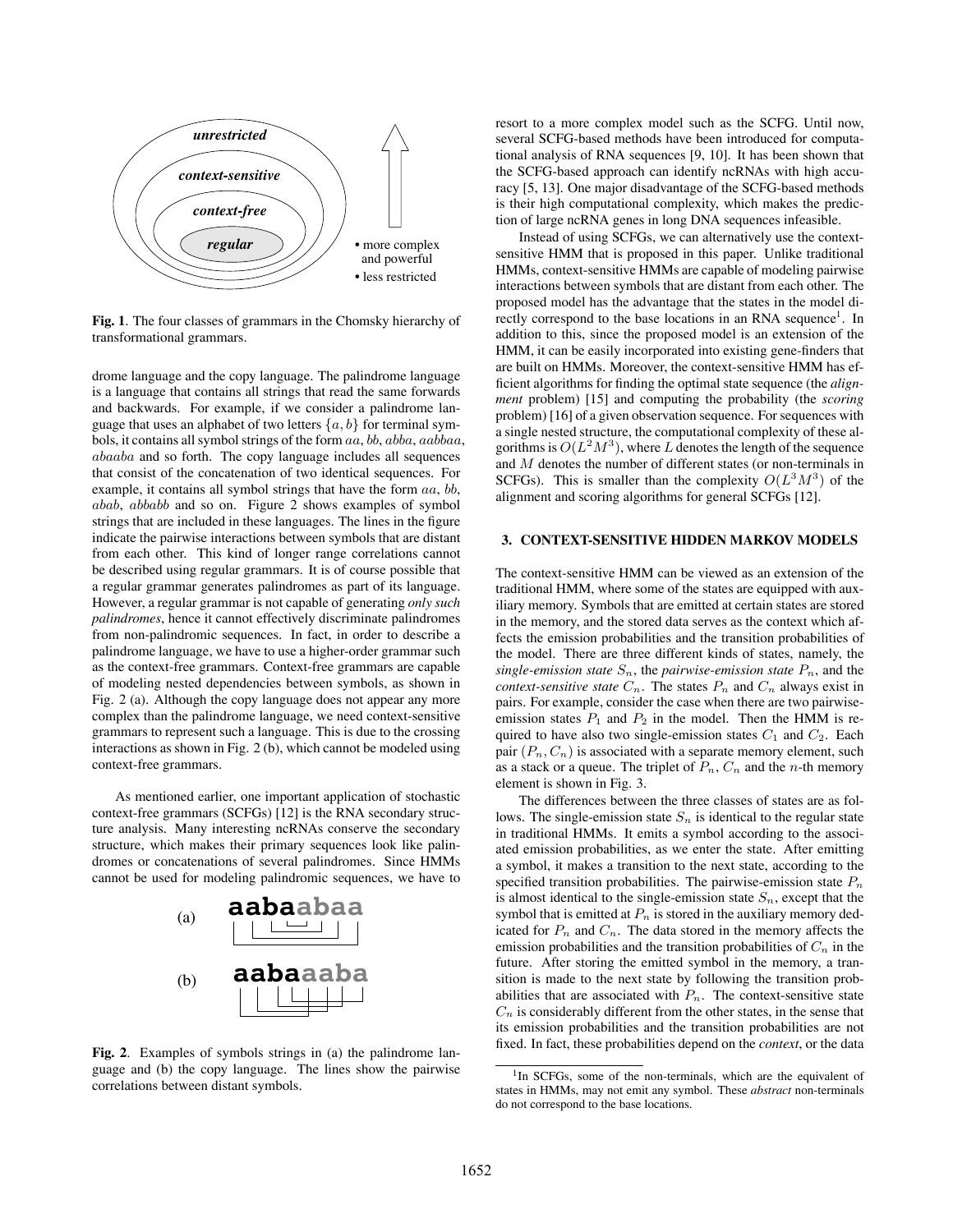

**Fig. 3**. Examples of the triplet  $P_n$ ,  $C_n$  and the *n*-th memory element that is associated with these states. (a) When using a stack. (b) When using a queue.

stored in the associated memory element, which is the reason why  $C_n$  is called a context-sensitive state. When we enter  $C_n$ , it first accesses the  $n$ -th memory element and retrieves a symbol  $x$ . Once the symbol is retrieved, the emission probabilities of  $C_n$  are adjusted according to the value of  $x$ . For example, we may adjust the emission probabilities of  $C_n$  such that it emits the same symbol  $x$  with high probability (possibly, with probability one). When modeling a RNA secondary structure, we may adjust the emission probabilities so that  $C_n$  generates the complementary base of  $x$ . Another distinctive character of the context-sensitive state  $C_n$  is that the transition to the state  $C_n$  is not always allowed. For example, let us consider the case when some state attempts to make a transition to  $C_n$ . Before making the transition, the auxiliary memory that is associated with  $C_n$  is examined first. If the memory is empty, the transition to  $C_n$  is not allowed, and it is forced to make a transition to another state. This is done by setting the transition probability to  $C_n$  to zero and adjusting the remaining probabilities correspondingly, so that the probabilities add up to unity. This restriction is necessary to maintain the same number of  $P_n$  and  $C_n$  in a state sequence. Let  $\mathbf{s} = s_1 s_2 \dots s_L$  be a feasible state sequence of an observed symbol string  $x = x_1 x_2 ... x_L$ . Then the number of occurrence of  $P_n$  in s is kept the same as the number of occurrence of  $C_n$  in s by the previous restriction. This is a reasonable restriction for the following reason. In the first place, if there are more  $C_n$  states than there are  $P_n$  states, the emission probabilities of the context-sensitive state  $C_n$  cannot be properly determined. On the other hand, if there are more  $P_n$  states than  $C_n$  states, the symbols that were emitted by surplus  $P_n$  states do not affect the probabilities in the model at all, hence they may be simply replaced by single-emission states.

By using the proposed context-sensitive HMM, we can easily construct a simple model that generates *only* palindromes. For example, we may use the structure shown in Fig. 4 (a). In this model, the n-th memory element that is associated with the pair  $(P_1, C_1)$  is a stack. Initially, the model begins at the pairwiseemission state  $P_1$ . It makes several self-transitions to generate a



Queue 1

**Fig. 4**. (a) An example of a context-sensitive HMM that generates only palindromes. (b) An example that simulates a copy language.

number of symbols, which are pushed onto the stack. At some point, it makes a transition to the context-sensitive state  $C_1$ . Once we enter the context-sensitive state  $C_1$ , the emission probabilities and the transition probabilities of  $C_1$  are adjusted, such that the state always emits the symbol on the top of the stack and makes self-transitions until the stack becomes empty. In this way,  $C_1$ emits the same symbols as were emitted by  $P_1$ , but in the reverse order. If we denote the number of symbols that were emitted by  $P_1$  as N, the generated string will always be a palindrome of the form  $x_1 \cdots x_N x_N \cdots x_1$  or  $x_1 \cdots x_N x_{N+1} x_N \cdots x_1$ . Similarly, we can also simulate a copy language by replacing the stack by a queue as illustrated in Fig. 4 (b). In this case,  $C_1$  emits the same symbols as those emitted by  $P_1$ , but this time, in the same order since the queue is a first-in-first-out (FIFO) system. Consequently, the resulting string will always be a concatenation of two identical sequences which is of the form  $x_1 \cdots x_N x_1 \cdots x_N$ .

As the emission probabilities and the transition probabilities in the context-sensitive HMM are not fixed, and as they depend on the context of the system, algorithms that were used in traditional HMMs cannot be directly applied. Therefore, the Viterbi's algorithm [14] for finding the most probable state sequence and the forward algorithm [14] for computing the probability of an observation sequence cannot be used in this case. However, there exist efficient algorithms for finding the optimal alignment [15] and computing the probability of an observed symbol string [16] for context-sensitive HMMs. These algorithms can be used for models with a single nested structure, in which case they are faster than the algorithms<sup>2</sup> for general SCFGs  $[12]$ .

 $2{\rm CYK}$  algorithm can be used for finding the optimal alignment and the inside algorithm can be used for computing the probability of an observed sequence (the scoring problem).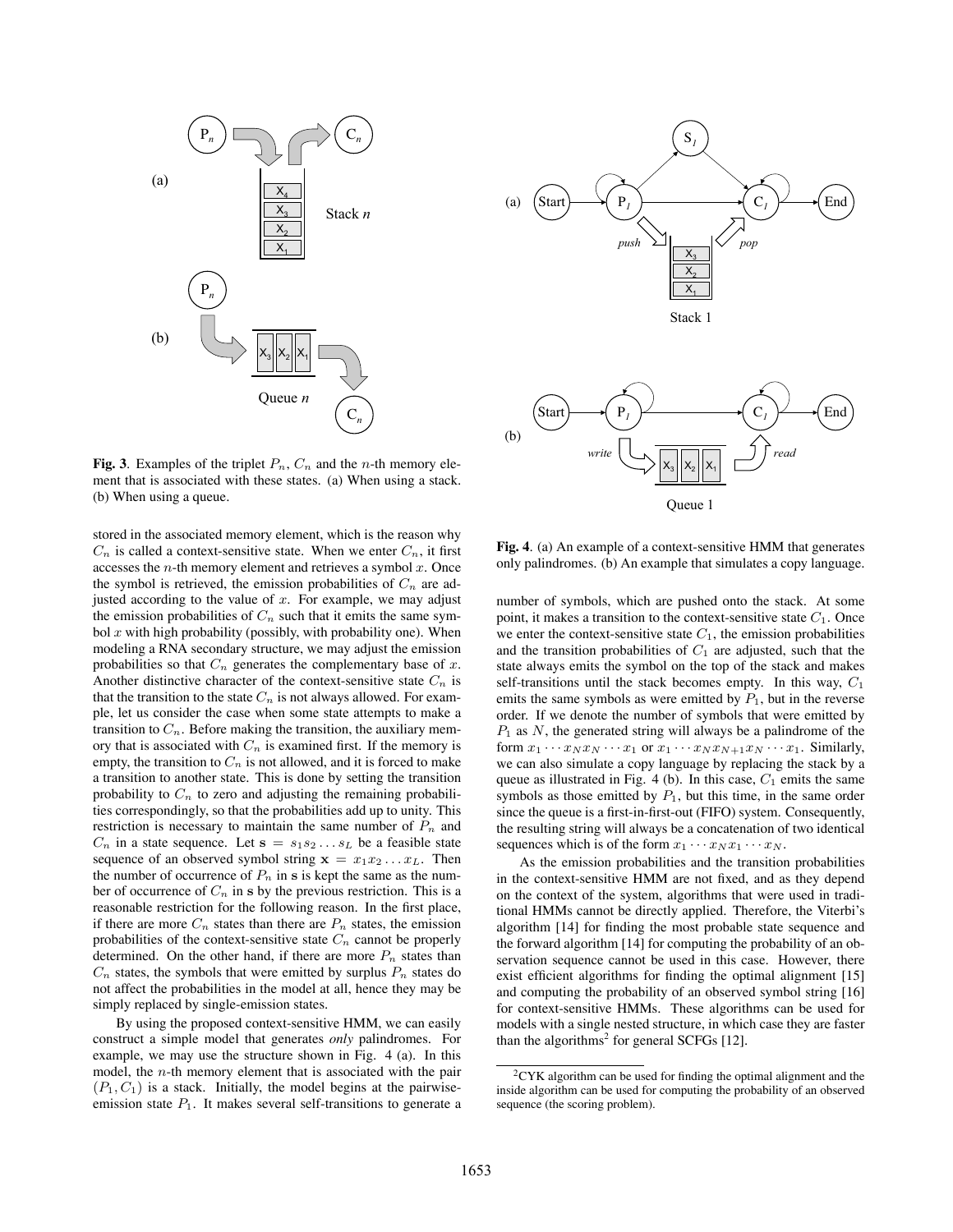

**Fig. 5**. The 3' end of a histone mRNA. (a) Primary sequence before folding. The lines indicate interactions between base-pairs. (b) Consensus secondary structure.

## **4. MODELING RNA SECONDARY STRUCTURES USING CONTEXT-SENSITIVE HMMS**

Now that we have introduced the basic concept of context-sensitive HMMs, let us consider how they can be used in modeling RNA secondary structures. RNA is a nucleic acid that consists of a sequence of nucleotides A, C, G and U, where U is chemically similar to T in DNA. The nucleotide A forms a hydrogen bonded pair with U, and C forms a pair with G, which are called *complementary base-pairs* or *Watson-Crick base pairs*. RNA is generally a single-stranded molecule, and it typically folds onto itself to form consecutive base-pairs that are stacked onto each other, which is called a *stem*. The structure that results from these base-pairs is called the *RNA secondary structure*. An example of a simple RNA secondary structure is shown in Fig. 5, which illustrates the consensus secondary structure of the 3' end of the histone mRNA [17]. This kind of structure is called a *stem-loop* or a *hairpin*, and it is frequently observed in various RNAs. As can be seen in this example, there are pairwise interactions between bases that are distant from each other. Most of the pairwise interactions in RNAs occur in a nested fashion, where the interactions do not cross each other. However, some RNAs have also non-nested base pairs, which are called *pseudoknots*.

Context-sensitive HMMs are capable of modeling various kinds of RNA secondary structures. Given a consensus secondary structure, designing a model that generates sequences with the specified structure is relatively easy. For example, a typical stem-loop, or hairpin structure, that is illustrated in Fig. 6 (a) can be represented using the model in Fig. 6 (b). In this model, the pairwise-emission state  $P_1$  and the context-sensitive state  $C_1$  are associated with a stack, and they generate the stem part of the structure. The singleemission state  $S_1$  is used for generating the loop, since the bases in the loop do not form pairs. We can also model a bulge, which is defined as non-paired bases inside a stem, by adding additional states to the model. More complex structures with multiple stemloops can be represented using multiple state pairs  $(P_n, C_n)$  with separate stacks. Figure 7 (a) shows the typical secondary structure of a tRNA (transfer RNA). The tRNA is a short RNA molecule that usually consists of 74∼93 nucleotides. It transfers a specific amino acid to a growing polypeptide chain during the *translation* procedure of mRNA into protein [18]. The tRNAs have a highly con-



**Fig. 6**. (a) A typical stem-loop. The dotted lines indicate the interactions between bases that form complementary base-pairs. (b) An example of a context-sensitive HMM that generates stem-loops.



**Fig. 7**. (a) A typical tRNA cloverleaf structure. (b) An example of a context-sensitive HMM that can generate the cloverleaf structure.